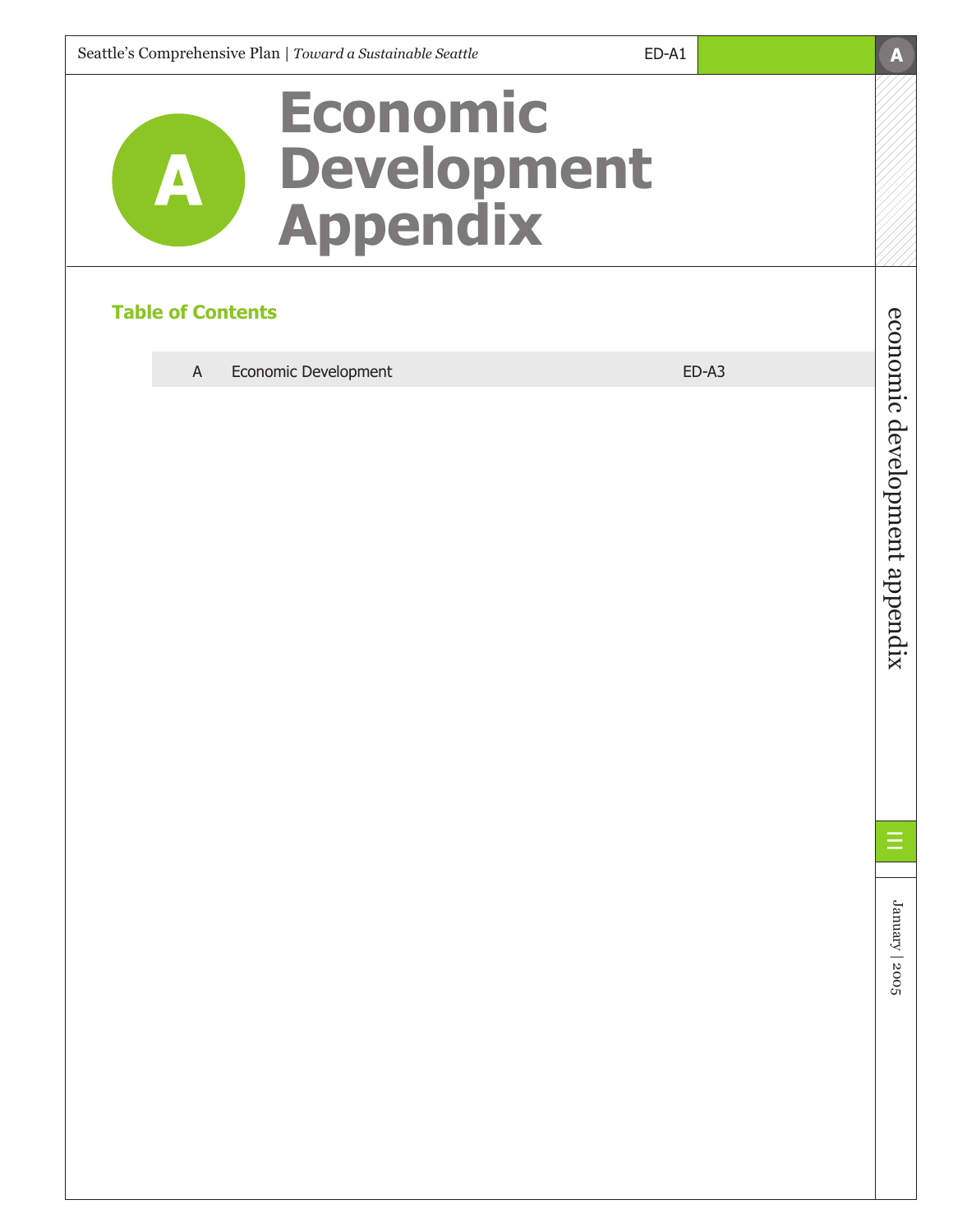## **A**



# **Economic Development Figures**

A-1 Estimated Number of Jobs to Be Accommodated, 2002-2024 ED-A3



economic development appendix

economic development appendix

January | 2005 January | 2005